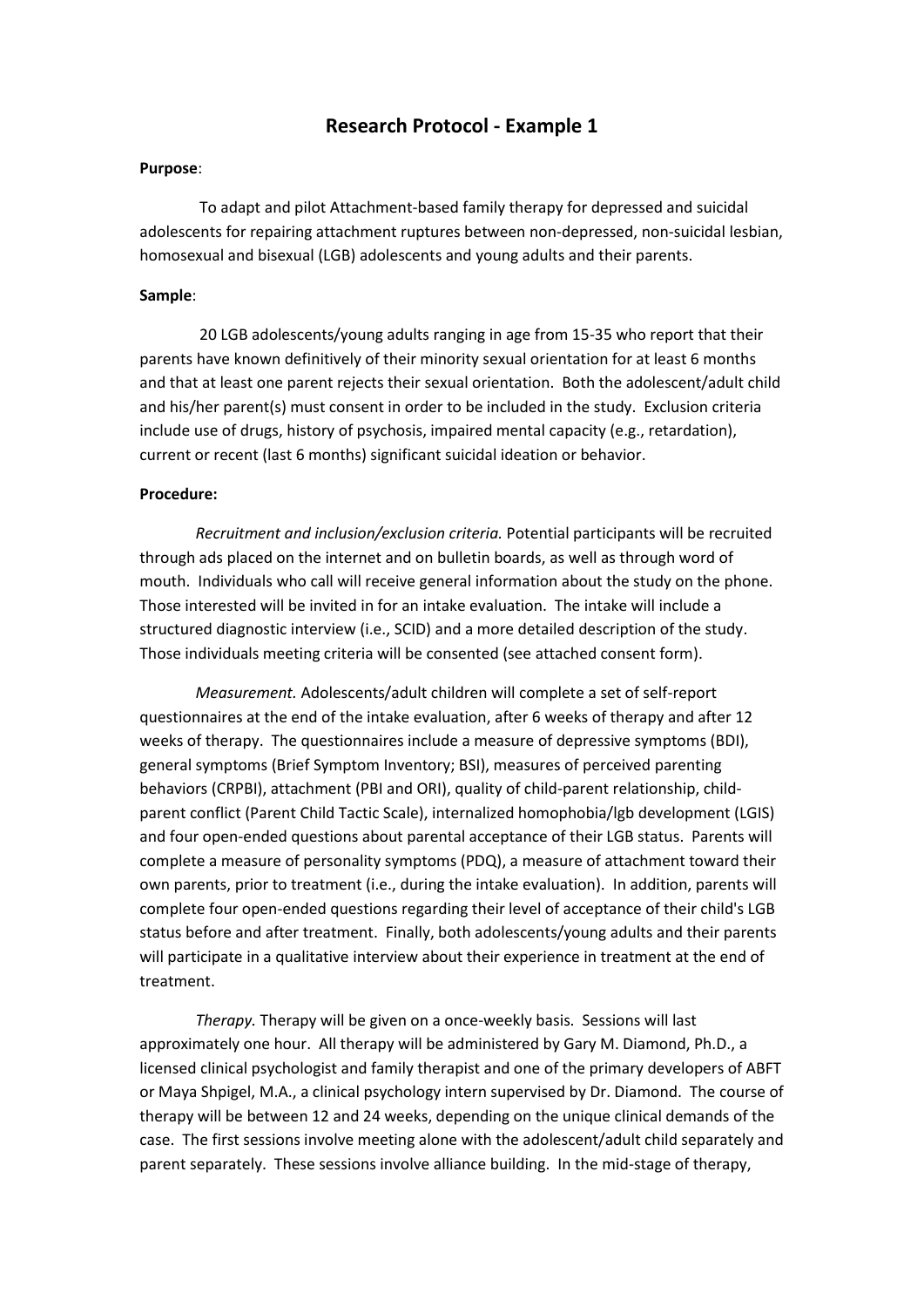conjoint sessions focus on repairing attachment. The final stage of therapy involves consolidation and commitment to relationship in future. This therapy has been successfully tested for LGB suicidal adolescents in previous trials funded by the American Foundation for Suicide Prevention and the US Center for Disease Control. The procedures and results for these studies have been published in detail elsewhere (see Diamond et al., 2010 for example). All therapy sessions will be videotaped.

For those clients needing or requesting additional therapy after their course of treatment in the study, referrals will be made to area mental health clinics, family therapy clinics and private therapists. All clients will receive at least one referral to each type of setting mentioned above.

*Safety procedure:* Since this is not a depressed population, and since individuals with significant suicidal ideation will be excluded from the study, we do not expect any medical emergencies. However, to err on the side of precaution, clients will have access to Dr. Diamond's cell phone number, which is active 24 hours a day. Moreover, any indications of severe psychological distress during the therapy will be explored and, if necessary, appropriate referrals for concurrent therapy/psychiatric consultation will be made.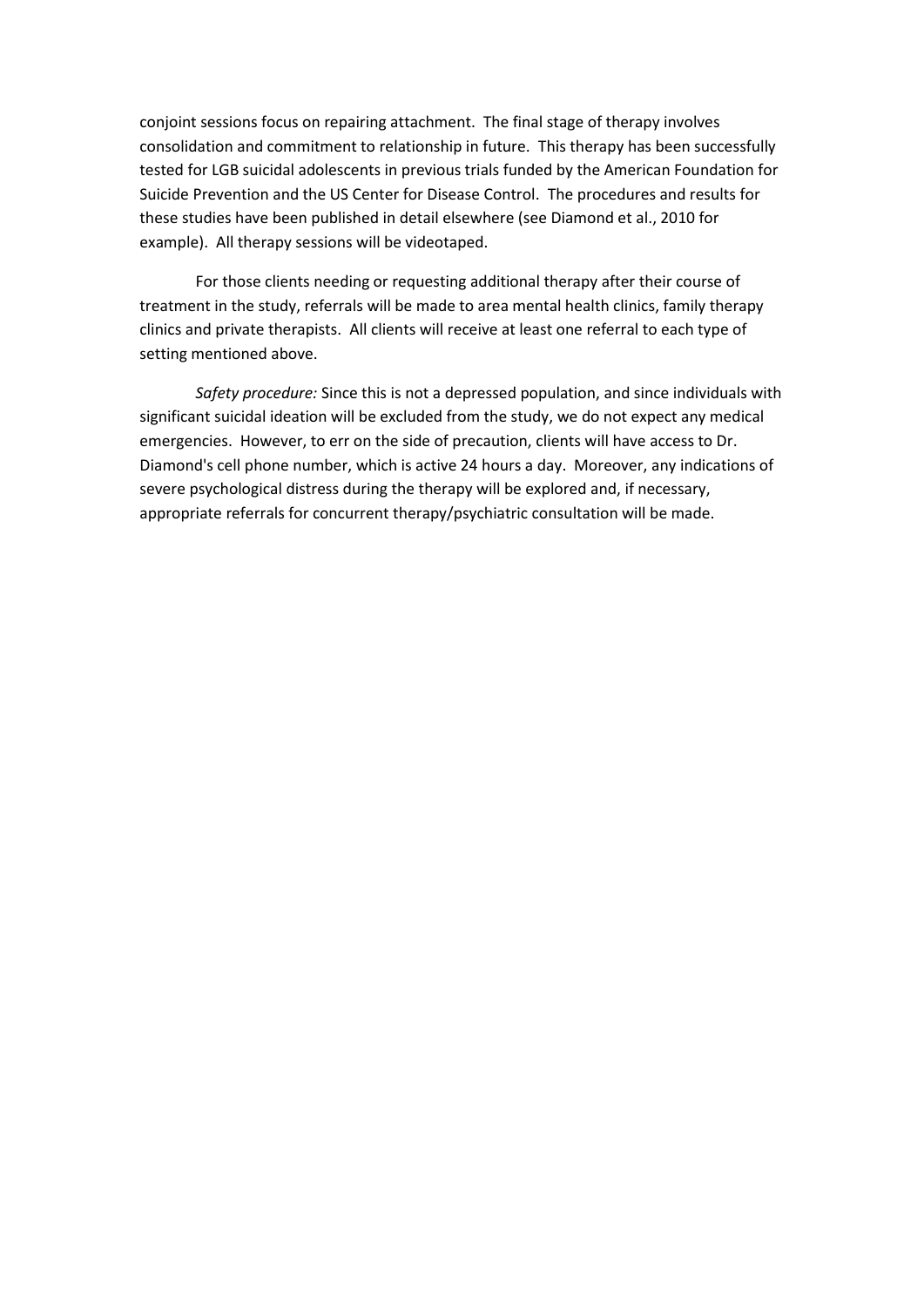# **Research Protocol - Example 2**

## **1. Research Design**

The goal of this research is to gain some insight into the role of rationality in decision making. The research to be conducted under this protocol falls under the general heading of behavioral economics (experimental economics), which contrasts behaviors in simple computerized environments with predictions of classic economic theory. Examples of the experiments include the ultimatum game, the dictator game, and the prisoner dilemma game.

Games rules will be manipulated to identify factors that influence people to make decisions that are either more or less rational. For example, in dictator games the first of two players, the proposer, divides an amount of money (the pie or cake) between the two players. The other player, the responder, can only accept the decision and amount of money allocated to him or her. This game can be manipulated by varying the social distance between the two players, by repeating the game with the same two players multiple times, or by asking players to first write down how they would respond if they were the other player. As another example, the participant might hear a high-pitched sound for 10 seconds and be asked how much they would have to be paid to spend 30 seconds listening to this sound again (we have used these sounds for years and they are low intensity but slightly annoying).

The protocol will be implemented in two setting: 1) decision making lab, or 2) in public places. The lab-based experiments will be the more complex and longer experiments, while the experiments executed at public places will be simpler and shorter (about 10 min). All of the information about the particular games, including rules of the game and payment will be provided to participants before they begin playing.

### **Lab-based protocol**:

The first screen of the computer will present the consent form with a button at the bottom of the screen that indicates that the participant has read the instructions and would like to continue. Once the participants move to the next screen, they will be presented with the exact rules for the game they are about to play.

Games are incentive compatible, which means that all participants will know in advance what the rules for payment are, and how different outcomes of the games will be translated into different levels of payment. At the end of a game, participants will be paid according to the pre-specified payment rule, and thanked for their participation.

Examples of games that will be played are the prisoner dilemma game, the ultimatum game, the matrix game, etc. For example, in the ultimatum game, one individual is given \$10 and is asked to allocate any amount from this \$10 to a second player. If the second player accepts the offer they both get their allocation, and if the second player rejects the offer the money returns to the experiments (and of course all the rules are known in advance). In the matrix game, the respondents are given a set of shapes and within a short time are asked to find the two that match best. Correct answers are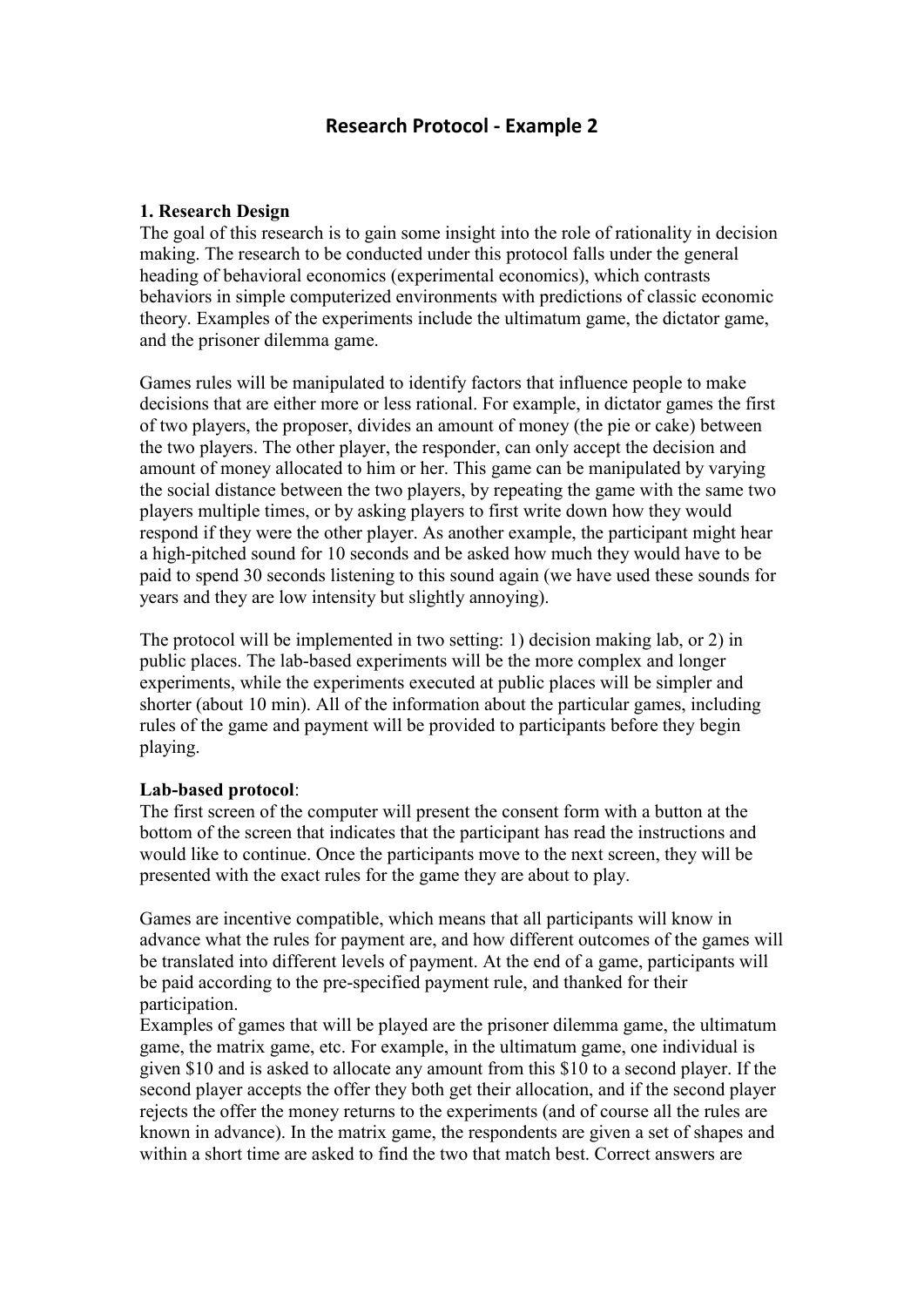rewarded by a known \$ amount and wrong answers are punished by a known \$ amount.

## **Public spaces protocol**

For very short games (about 10 min) the protocol will be carried out in public spaces, such as the Student Center, with a large sign announcing the experiment and the expected pay (for example "make up to \$5 for 5 min of your time"). These experiments will be all computer-based with almost no intervention from the experimenter – who will simply point the potential participants to the computer, answer questions if any arise, and pay the participants the amount shown on the screen at the end of the experiment.

The first screen of the computer will present the consent form (see below) with a button at the bottom of the screen that indicates that the participant has read the instructions and would like to continue. At the end of a game, participants will be paid according to the pre-specified payment rule and thanked for their participation.

## **2. Subject Selection**

For the studies in the decision making lab, subjects will be recruited through standard procedures including fliers around campus and emails to students who are listed in subject pools.

Subjects recruited in public spaces will include anyone interested in participating as long as they are at least 18 years old.

## **3. Risks and Benefits**

There are no potential risks and no anticipated benefits to individual participants.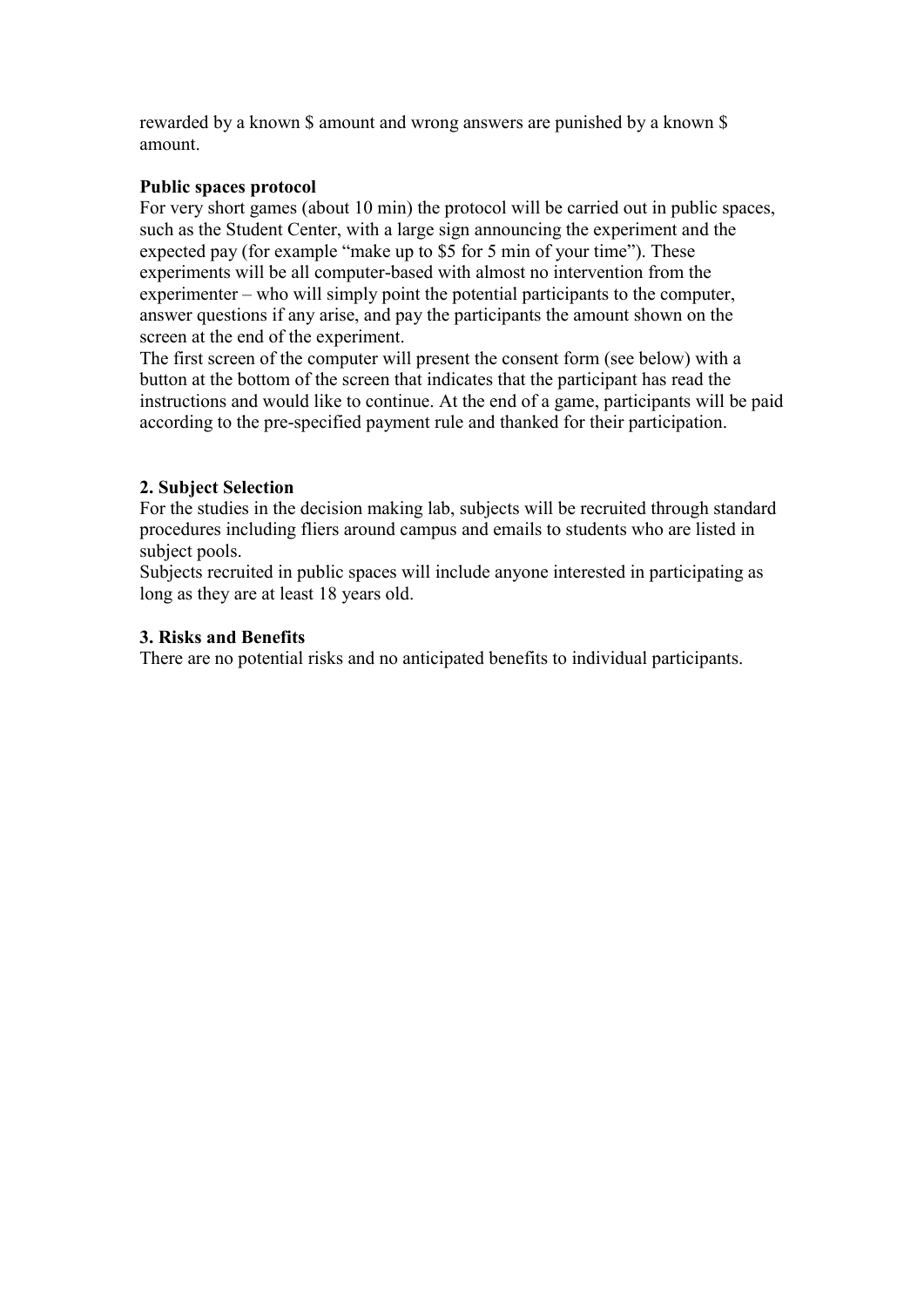# **Research Protocol - Example 3**

### **Research protocol**

The present study evaluates hazard perception training programs for young-inexperienced drivers. All young-inexperienced drivers will undergo a training session. In the training session, each participant will be designated to one of four experimental conditions based on his or her gender, demographics and sensation seeking score (Zuckerman M, 1994).

Approximately a week later participants will undergo a hazard perception test session. The test includes two sections: 1) a computer based session; 2) simulated driving session.

In the computer based test session participants will be asked to observe various traffic scenarios and to press a response button each time they detect a hazard. The drivers will then observe six additional hazard perception movies and will be asked to classify them into an arbitrary number of groups according to the similarity in their hazardous situations. During this section drivers they are connected to an eye tracking system

In the simulated driving session, drivers will first have a short adaptation experience to the simulator in order to get familiar with the driving simulator's steering wheel and pedals. Then, drivers will be asked to drive several traffic-scenarios of approximately 20 minutes.

### Participants

Participants will be **52** young-novice drivers (17-18 year-olds with an average) with less than three months of driving experience.

High school students will be randomly recruited from the city of Beer-Sheva (via newspapers ads and mouth-to-ear) where our labs are located.

Each participant will be asked to sign a consent form and parental agreement if the participant is under the age of 18.

In addition, each participant will be asked to fulfill a demographic questionnaire in which data regarding his or her socio economic status will be collected (such as, does he or she have a car, do their parents own one, amount of driving they did, etc.)

Participants will receive monetary compensation of 60NIS for the training phase (1.5 hours) and 80 NIS for the testing phase (two hours).

### Apparatus

### *Facilities*

Two main locations will be used: (1) the eye movements' laboratory in which drivers will be trained and then tested on their HP abilities while connected to an eye tracking system and